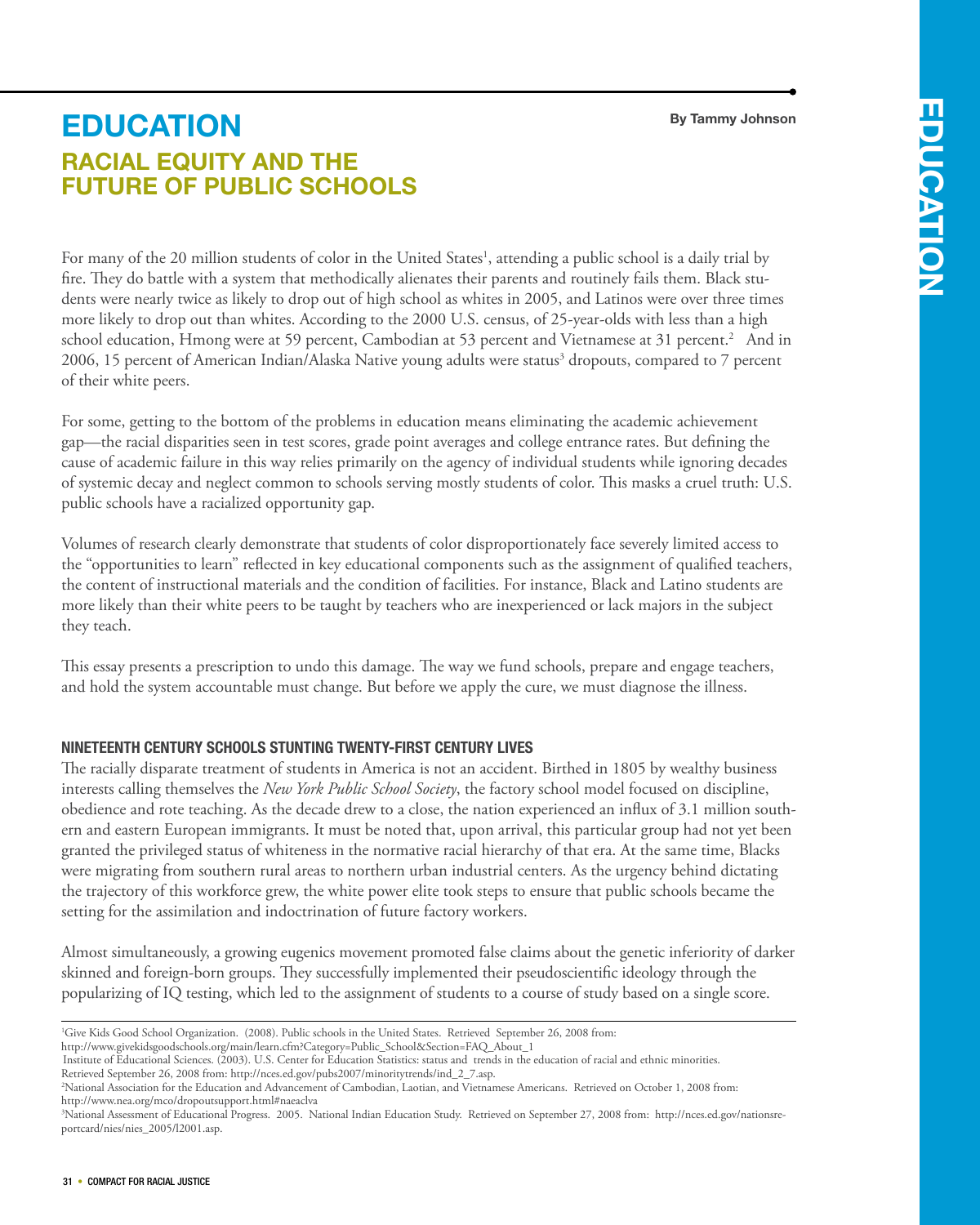In 2002, the federal Office of Civil Rights stated that using a single test score to make significant educational decisions for students "can undermine the quality of education and equality of opportunity." Yet today, such a "high-stakes" test score is seen as a legitimate measure of an individual's academic achievement, as well as a credible basis for the establishment of standards for curriculum and professional development. The No Child Left Behind Act popularized and proliferated standardized testing as a cornerstone of our modern-day education system.

The legacy of the eugenics movement—intent on sorting people and protecting privilege by whatever dubious means it took to gain public legitimacy—stretches throughout our nation's history, reflected in the establishment of the Bureau of Indian Affairs boarding schools, the legal exclusion of Chinese immigrants from public schools until 1905, or the severe restriction of bilingual programs in California in 1998, to the stubborn pervasiveness of racially segregated public schools that exist to this very day.

For the privileged few, there are schools that have taken on another American model of public schooling. The Jeffersonian model<sup>4</sup> promoted education as a means of creating a functional democracy through a well educated, self-actualized populus. It also deemed non-white members of society as unworthy of such lofty pursuits. A choice number of today's public schools have actualized this idea and provide almost boundless learning opportunities for their students. They have access to experienced teachers who respect their students' communities and culture. They have state-of-the-art libraries, gymnasiums, and computer and science laboratories. The curriculum encourages students to dream of a world beyond their own neighborhoods and prepares them for college and a life of their own choosing. Parents are welcomed and are fully integrated in the school community. Graduation rates are high. Dropout and suspension rates are low. These schools exist in America, but they are predominately white and affluent.

The failure of U.S. public schools is reflected in the lives of generations of uneducated youth of color. The system's failure demoralizes talented and dedicated educators, seeds racial disunity and predestines millions to lives diminished of the opportunities, rights and benefits they deserve. Despite rhetorical nods to democratic ideals, this system is not colorblind. In fact, it is a system that uses race as a means of solidifying our nation's hierarchy of privilege and power.

## **Twenty-first century lives require twenty-first century schools**

Globalization has arrived at the schoolhouse door. It is in the cell phone in every teenager's pocket, it's in the language they speak, in the money they spend, in the music they hear and in the friendships that they make. That is why a 21st century model of public schooling must be one that keeps pace with our ever-changing world and meets the desire of students to be active agents of that change. But in order to do so there must be a conscious and immediate shift away from 19th century racist ideology about schooling. Today's public schools must embrace the multiracial realities of its students in a way that validates who they are and nurtures the leaders that they want to be.

Our nation's students come from and aspire to reach all corners of the globe. The Civil Rights Project of UCLA reported that white enrollment in public schools has dropped from 80 percent in 1960 to 57 percent in 2005, with Latinos comprising 20 percent, Blacks at 17 percent and Asians at 8 percent and growing fast.<sup>5</sup> At the same time, these students live in communities bereft of quality grocery stores, safe public parks, affordable hospitals and health clinics, and reliable public transportation. Their parents are farm workers, nurse's aides and secretaries who labor without healthcare benefits, decent wages and access to affordable housing. Yet despite all of this, they hold firm to high hopes for their children's future. Over 80 percent of parents of color expect their children to obtain an associate degree or higher.<sup>6</sup>

<sup>4</sup> Thomas, J. (1903). Jefferson's quest for knowledge. In A. A. Lipscomb & A. E. Bergh (Eds.), The writings of Thomas Jefferson, (pp. 3-26). Washington D.C.: The Thomas Jefferson Memorial Association.

<sup>5</sup> Orfield, G & Lee, C. 2007. The Civil Rights Project: Historic reversals, accelerating resegregation, and the need for new integration strategies. Retrieved on September 26, 2008 from: http://www.civilrightsproject.ucla.edu/research/deseg/reversals\_reseg\_need.pdf.

<sup>6</sup> The Applied Research Center. 2006. New America media, great expectations: Multilingual poll of Latino, Asian and African-American parents reveals high education aspirations for their children and strong support for early education.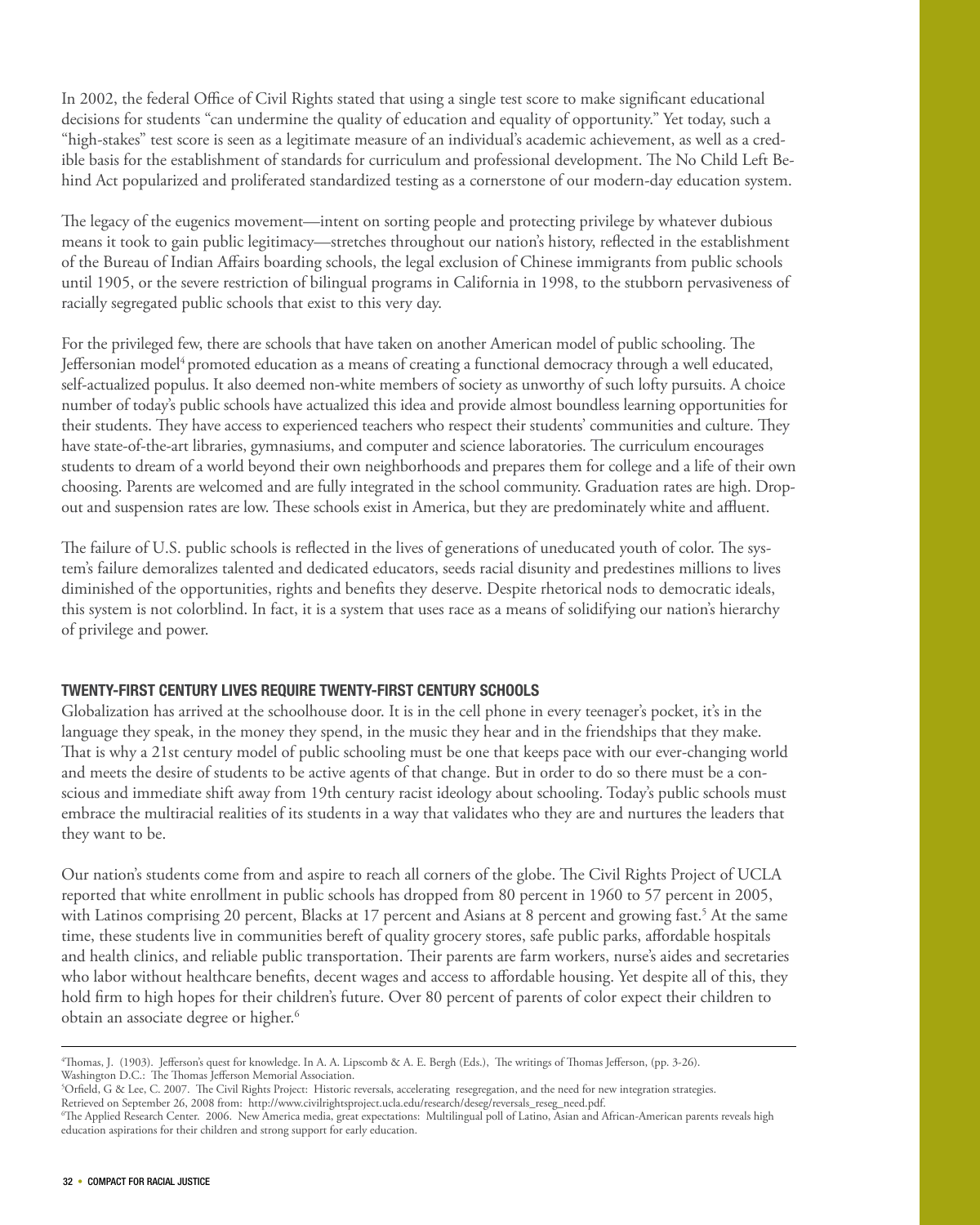Solutions exist. We see glimpses of a new way to learn and teach in a handful of schools across the country. These schools confront the challenges and embrace the opportunities that our 21st century society brings them:

- The Alaska State Board of Education adopted and implemented the Alaska Standards for Culturally Responsive Schools as a curriculum standard.7 Curriculum development is based on an understanding of how indigenous knowledge relates to academic disciplines. In addition to providing a culturally aligned, standard-based curriculum, the standards also serve as the basis of professional development for teachers and principals.
- When a survey showed that the majority of parents wanted English literacy and GED and collegelevel courses offered at the school site, teachers and parents at the Telpochcalli Elementary School set out to make it happen.<sup>8</sup> Located on Chicago's South Side, the Telpochcalli Community Education Project offers a range of programs to adults and students, while incorporating the arts and culture as learning goals and standards.
- Some California schools are making the grade, as well. June Jordan School for Equity and Leadership in San Francisco utilizes student portfolios and community service internships as a part of a projectbased college preparatory curriculum.<sup>9</sup> And San Diego's Construction Tech Academy turns the racist tracking history of vocational education on its head with the integration of college preparatory coursework with internships in architecture, engineering and construction.

As inspiring as they are, when it comes to the millions of students of color who need quality education, we can no longer afford to be satisfied with islands of excellence.<sup>10</sup> Now is the time to take the knowledge that we have acquired from these successes and bring them to scale, and with great speed.

Many of the values and policy changes needed to make a 21st century shift in schooling can be found in the Justice Matters Institute's *Racial Justice Education Framework*. 11 This approach supplants the factory school model with an explicit application of racial justice values and equitable policy demands. It is a model that understands that public schools must fully recognize the nation's multiracial realities and embrace its multiethnic communities in order to achieve academic excellence. Accountability is redefined to aggressively include community voice. And there is significant investment in the preparation, diversified recruitment and professional development of culturally competent teachers and principals. Justice Matters Institute Executive Director Olivia Araiza explains the shift in focus in this way:

 "The myth of American schools is similar to the myth of the American Dream, that schools are race-neutral, level playing fields where anyone who works hard enough can pull themselves up by their bootstraps. Instead, our communities want racially just schools that speak to their experiences, histories and cultures, and provide students with an enriched learning experience and authentic opportunity to thrive. In transforming our schools to at last serve us, organized communities of color also demand a place at the table making decisions for their school system."

## **Twenty-first Century Schools Require Twenty-first Century Leadership.**

When it comes to fundamentally changing our nation's public school system, the first order of the day for the new President must be to publicly voice his support of a constitutional amendment establishing public education as a federal right for all U.S. residents. Providing high-quality public education, from pre-school to college, is a prerequisite for establishing an equitable education system that truly serves everyone. In light of where we have

<sup>7</sup> Justice Matters Institute. 2008. Racial equity framework; Native Alaskans shaping learning.

<sup>8</sup> The School of Redesign Network at Stanford University & Justice Matters. 2007. High schools for equity: supports for student learning in communities of color.

<sup>9</sup> Justice Matters Institute. 2008. Education Policy Academy: Creating a racially just education system. <sup>10</sup>Dror, Y. (1986). Adjusting the central mind to adversity. International Political Science Review, 7(1), 11-25.

<sup>&</sup>lt;sup>11</sup>Justice Matters Institute. 2008. Education Policy Academy: Creating a racially just education system.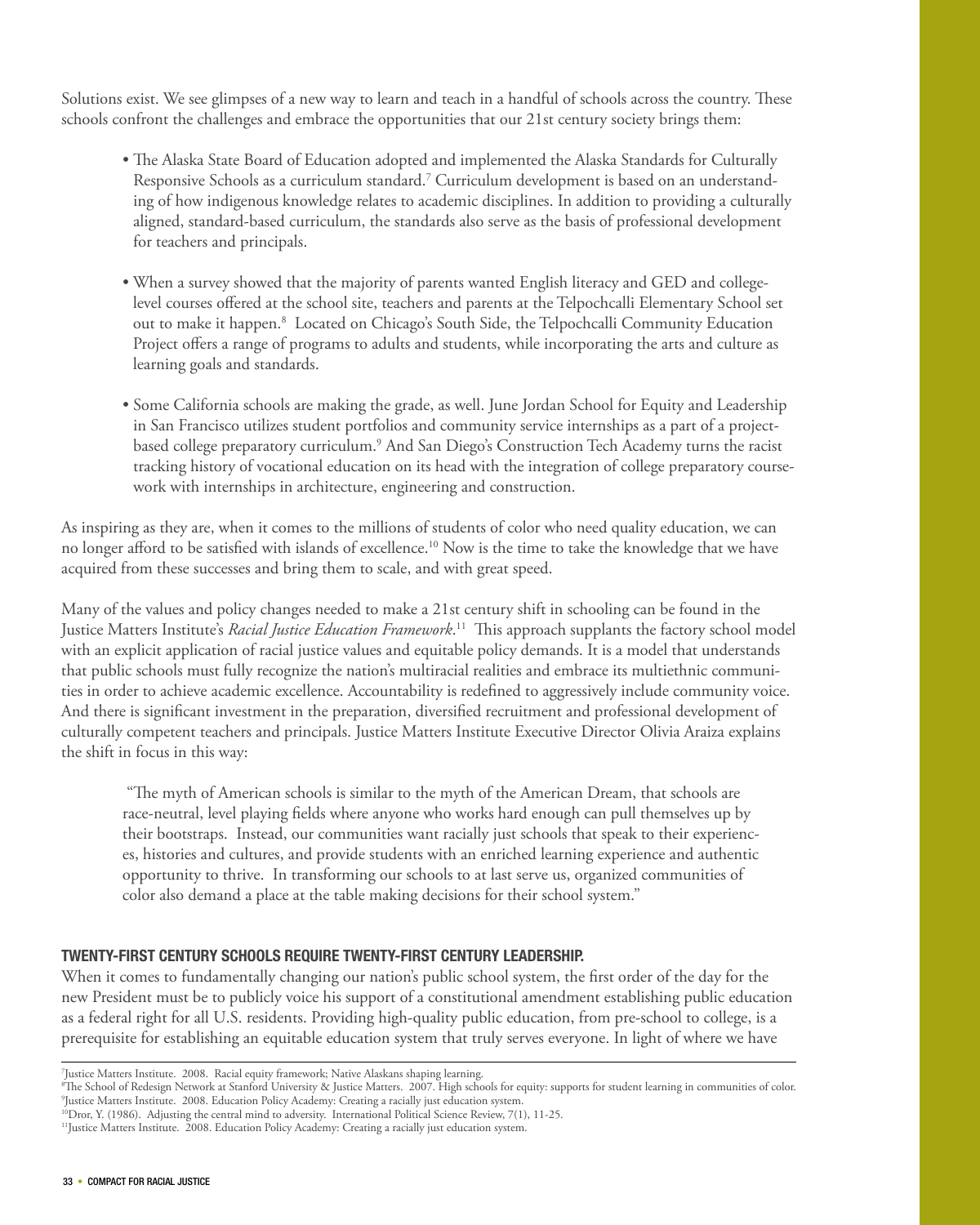been and where we are now as a nation, a federal constitutional right to an education is a prerequisite for setting past wrongs right, for the collective advancement of all people and for the nation's ability to be accepted as a moral voice in the world. The President and Congress must re-envision our educational system, not as a tool of global dominance, but as an institution dedicated to empowering future ambassadors of peace, justice and shared prosperity. Our elected leaders must affirm this right in words and deeds.

After declaring public education as a federal right, the President would do well to take counsel from the *Schott Foundation's 50 State Opportunity to Learn Report.*12 The report recommends a number of game-changing policy directives that, if implemented, would fundamentally improve the plight of students of color in public schools. The reauthorization of the Elementary and Secondary Education Act (ESEA) must primarily move the following recommendations.

## **Teacher Quality**

A dual issue for low-income communities of color is access to the teaching profession and the placement of prepared, qualified teachers in the schools that their children attend. The next administration must revamp the very definition of teacher quality to include the following components:

- The recruitment of the workforce from culturally diverse communities
- Knowledge of practices that effectively engage English learners
- Credentialing within the subject matter in which they teach
- Ongoing professional development, with emphasis on cultural competency
- Compulsory engagement with the communities in which their students reside
- Institutional support in the areas of quality and relevant curriculum, peer mentorship and collaboration, sound and inviting facilities, and adequate compensation.

## **Title I Distribution**

A criticism lodged by even supporters of President Bush's No Child Left Behind Act was that the law was significantly underfunded. That means taking particular aim at the Title I distribution formula. Title I is a federal support program designed to address the needs of poor and special needs students:

The current formula provides more Title I funds to states that spend more per pupil without consideration of the different levels of wealth that each state has to draw upon. The reauthorized ESEA should change the state distribution formula to better reflect the per-person income, property values and other potential sources of state wealth. The degree to which states have tapped into their capacity to provide for education should also be considered such that the federal distribution of Title I funds would send more money to poor states that were near their capacity to provide education (Schott 2008).

More specifically, such revision would require a larger amount of federal funding to states and school districts with at least 15 percent students in poverty. No longer would funding be based on the absolute numbers in a district, but on the concentration of poverty. Included in the new funding priorities in the reauthorized ESEA would be the full funding of universal pre-school through reform of Title I and the Individuals with Disabilities Education Act (IDEA).

## **Enforcement and Monitoring of Rights**

Finally, we must call on the U.S. Department of Education's Office of Civil Rights to rededicate itself to its mission.

<sup>&</sup>lt;sup>12</sup>The Schott Foundation. 2008. The Schott 50 state opportunity to learn report.